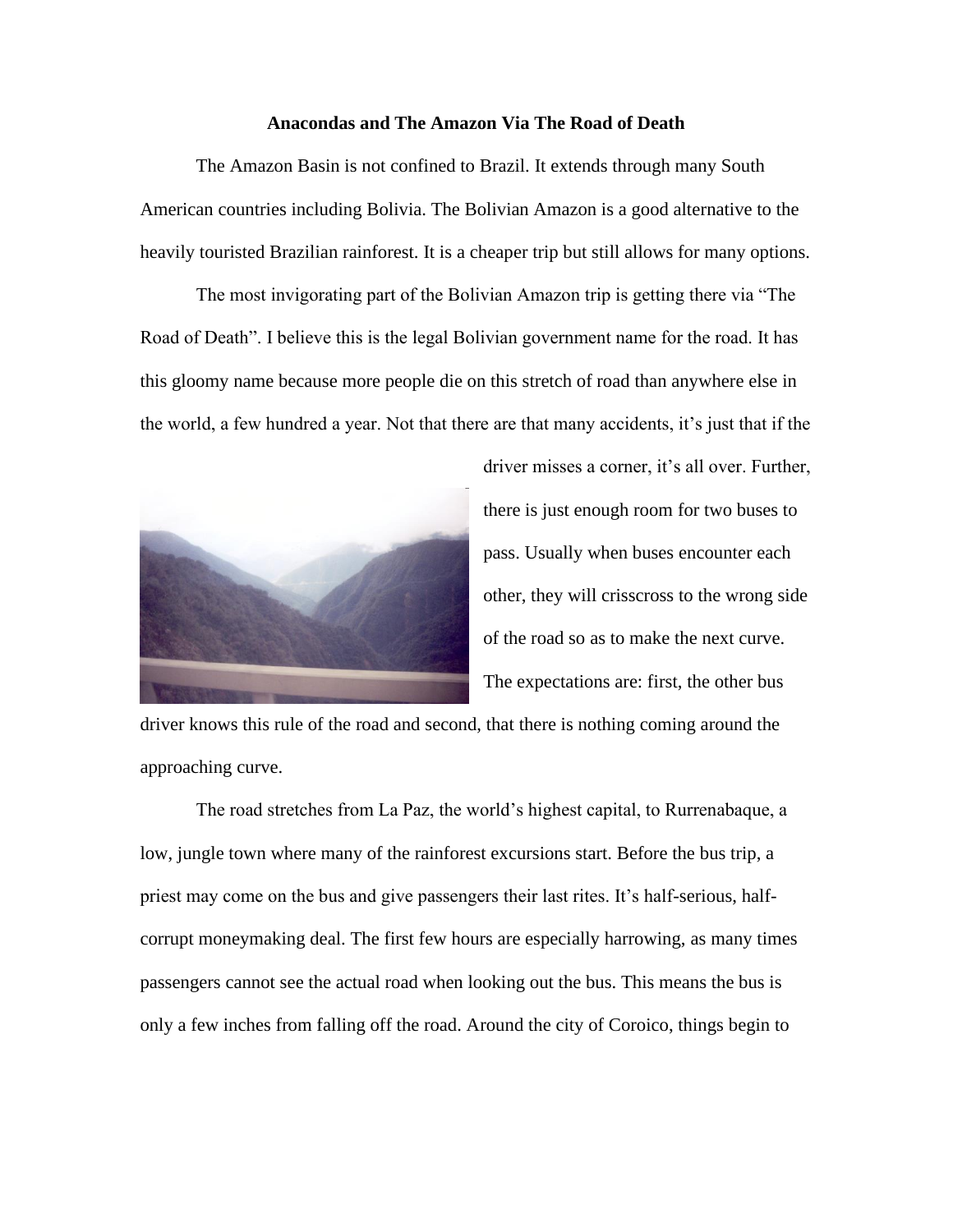level out and calm down. Only to become steeper again until the bus finally crosses the Andes and heads into the low Amazon basin.

There is an old road and new road that can be taken. One person who works for the government and has way too much power decides which vehicles can take the new road. Passengers lobby this government official with promises of beer and money. The new road is supposedly safer as it has guardrails and is slightly wider. Unfortunately it is not completely finished and all the segments of the road are not connected. A "Y turn" is needed to reach the connecting roads while traveling on the mountain. It requires the bus driver to back into a two-foot high patch of gravel located at the lip of the road to stop the bus before going over the side. If this happens, then the driver can continue with the Y turn and reach the other completed sections of the road on to Rurrenabaque.

"Rurre" is a small frontier town that essentially has four east-west roads and eight north-south roads. Most of the buildings are either people's homes, jungle tour companies or restaurants. It's an enjoyable place, which is good because visitors who do not want to travel on "The Road of Death" may be spending more time than they originally expected in this small town. There is only one commercial air company, Amazonas, that has only small 12-seaters. Due to the constant rain, grass airport runway, and oft-intoxicated pilots, flights get delayed. There is a military plane that travels to La Paz three days a week but is even less reliable.

There are essentially two types of tours, one that concentrates on the animals and another that concentrates on the rainforest. The pampas, or grasslands, tour concentrates on seeing animals. The tipsy motorized canoe ride to the Amazon basin allows a view of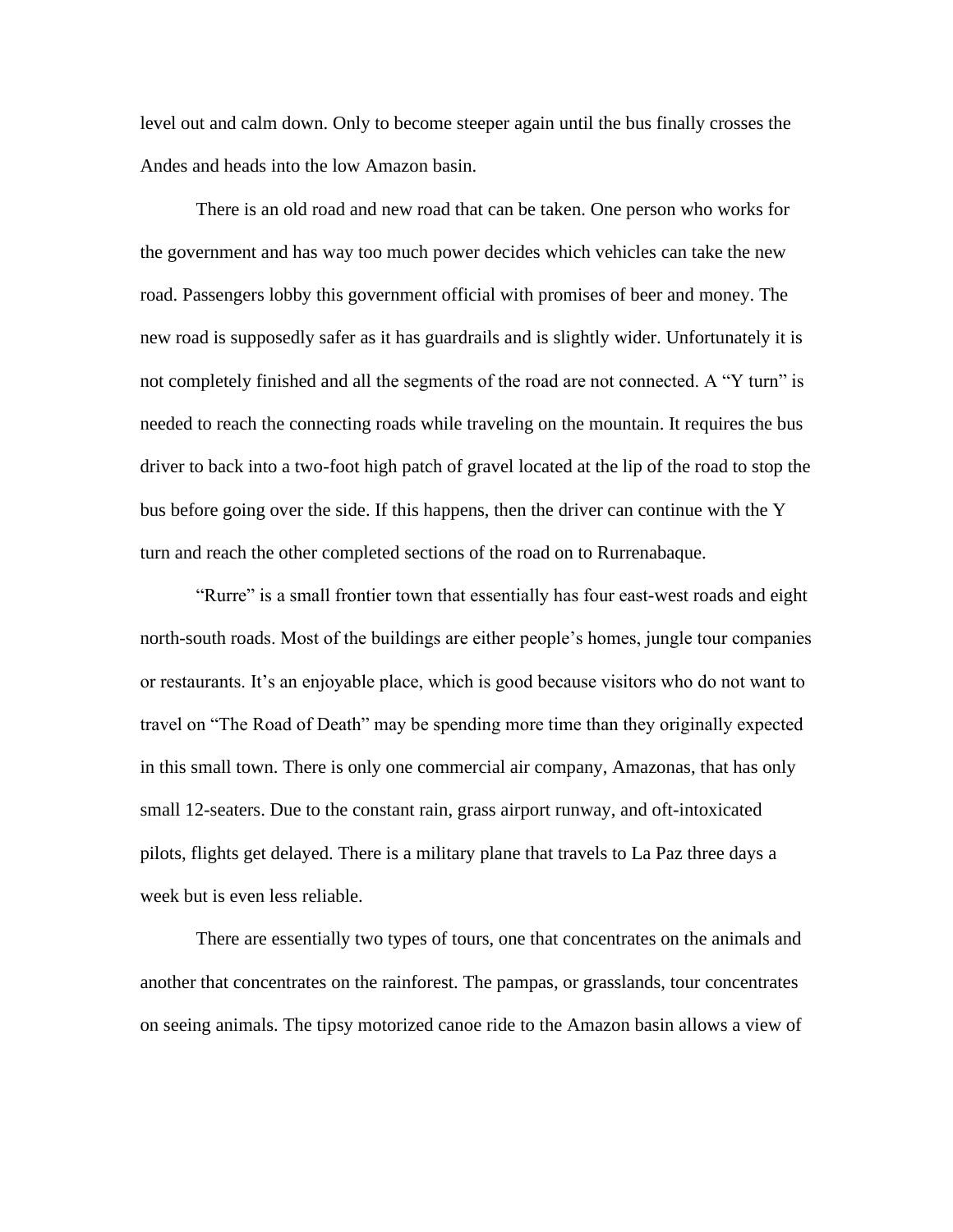several different birds including the Paradise Bird and a four-foot high stork. There are also several capybaras, a large rodent, at the bank of the river.

In the water there are several hundred crocodiles, ranging in size. Our camp had a rather large resident crocodile, but our camp was elevated so the crocs were no real problem. Many crocs can be viewed at night during the red eye tour, in which tourists

armed with flashlights shine light into the croc's eyes. The eyes are red and stand out in contrast to the black of night. It's also nice to turn off the canoe engine and listen to the jungle while floating down the river.



From base camp there are several other trips into the Amazon. The hope is to see the lazy monkey, or the sloth, but these are fairly rare. However, there are other types of monkeys than can be viewed including the yellow monkeys. Another animal is the pink dolphin. They are usually found in deeper water and in these areas visitors are allowed to swim, as there are no crocodiles or piranhas.

Piranhas are present in the waters but are not visible without fishing for them. A simple string line with beef for the lure works nicely. It is intimidating to see their sharp teeth. They can be cooked but they are usually fairly small and the taste is nothing special.

Another part of the pampas trip is to go hunting for anacondas. This is where visitors, protected by knee-high boots, walk in the grasslands to look for the snakes. There are several cows as well as insects that leave a painful bite in the grasslands.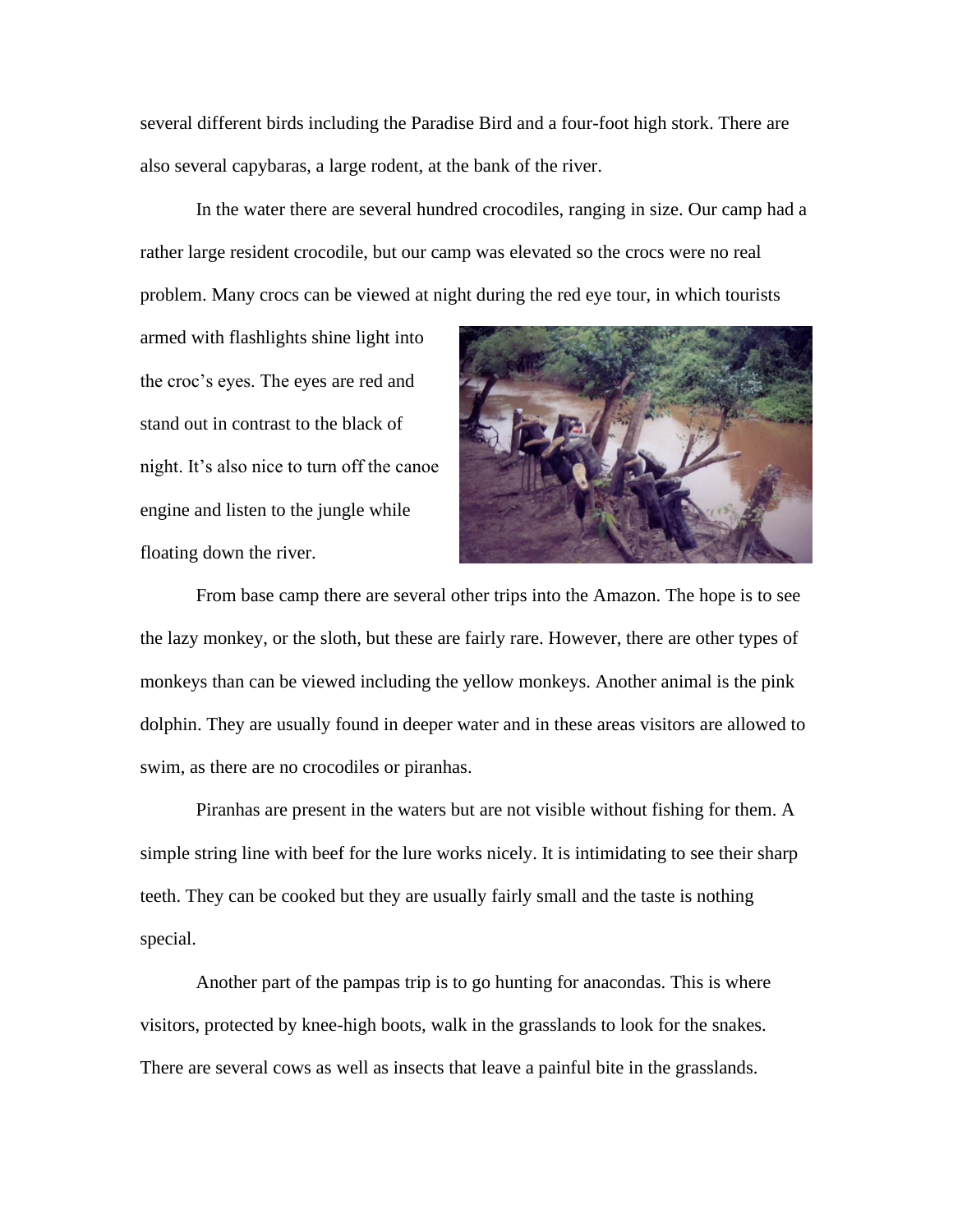

Nearing the river, there are old skulls of dead crocodiles. Lucky visitors get to see anacondas along the river; some are only a few feet long and may not be the size some imagine. A large bird can easily break the neck of a smaller anaconda, so they are not as intimidating as one would think.

The selva, or rainforest, tour is the other type of tour offered from Rurrenabaque. This also requires a three to four hour ride via motorized canoe to a base camp. There is no fishing allowed in this area of the

river, but luckily on our trip a fish jumped out of the water and hit a fellow tourist in the head before landing in the canoe. If the fish jumps in the boat, than we are allowed to cook it.

The difference in price of the tours is largely based on type of accommodations, as the food served is generally the same on all tours. The accommodations at the pampas were elevated, to keep away from the crocs, with a roof and mosquito protection. The beds included mattresses and some of the better camps have some form of a shower. The selva tours were a little more primitive as it is out in the forest, but does include a covered area, with a bed frame and sleeping bags.

The selva tour is more educational as the guide illustrates the power of the rainforest. There are several things in the rainforest than can make people sick. However, for nearly everything that can make people sick, there is something in the rainforest that